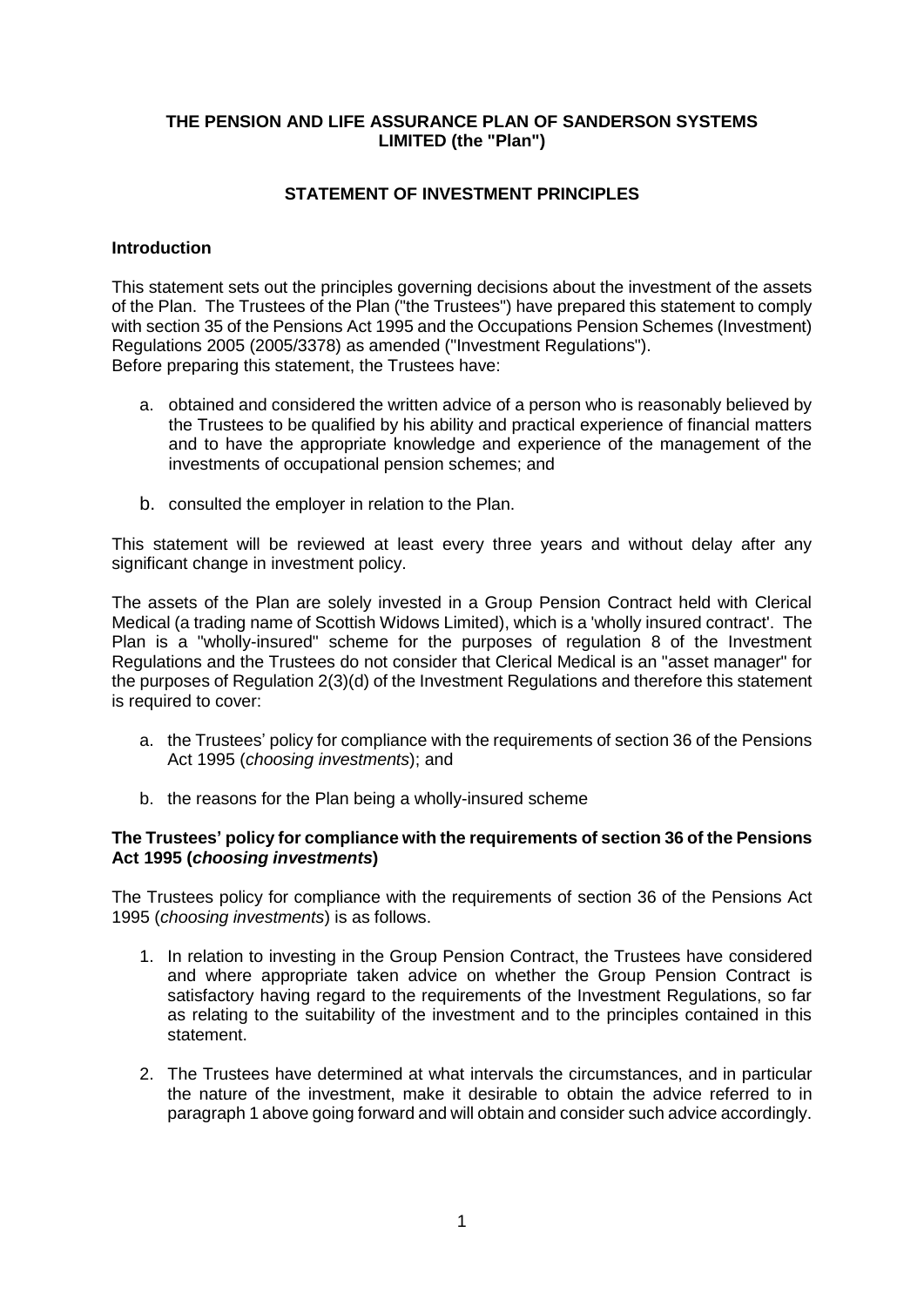# **The reasons why the Plan is a wholly-insured scheme**

The Trustees consider the Group Pension Contract to be a suitable investment vehicle for a small fund and therefore the reasons why the Plan is a wholly-insured scheme are as follows.

- 1. In administrative terms the Group Pension Contract operates like a bank deposit account - contributions are paid into a 'pool' and money is taken from that pool to provide benefits as and when required. Until the time when provision of benefits becomes necessary there is no specific allocation in respect of any one member. This approach obviates the need for a re-allocation of monies if events do not proceed as planned; for example, in the case of early retirements and leavers, when benefits may be provided earlier than anticipated.
- 2. The contributions paid to the Group Pension Contract are invested in Clerical Medical's With-Profits Fund. The aim of the fund is to generate capital growth over the medium to long term (at least 5 years), with some stability over the short term. This ties in with the three main features of with-profits investment which are:
	- Investment in a mix of assets, including company shares
	- Smoothing of the investment performance to reduce the investment risk
	- An element of guaranteed investment performance
- 3. The investment performance of different types of asset can vary considerably, reflecting what is happening in the economy. Clerical Medical change the asset mix as their view of the economy and the likely future performance changes. In times of uncertainty, stock markets are volatile and Clerical Medical may sometimes need to reduce the amount of higher risk assets such as equities and property to be sure that the fund can meet its guarantees.

#### **Table of asset split for the CM With-Profits Fund as at end Q4 2019**

| <b>Fixed Interest UK</b>       |         |
|--------------------------------|---------|
| (a) UK Government Bonds        | 4.3%    |
| (b) UK Corporate Bonds         | 18.2%   |
| <b>Fixed Interest OS</b>       | 0.6%    |
| <b>Property</b>                | 13.7%   |
| <b>Equity Shares</b>           |         |
| (a) UK shares                  | 18.9%   |
| (b) Non-UK shares              | 21.9%   |
| (c) unlisted shares            | 0.0%    |
| <b>Other investments</b>       |         |
| <b>Index Linked</b>            | $0.0\%$ |
| Cash                           | 5.1%    |
| <b>Absolute Return Fund</b>    | 12.9%   |
| <b>Insight LIBOR Plus Fund</b> | 2.0%    |
| <b>CRE</b>                     | 2.4%    |
| <b>Totals</b>                  | 100.0%  |

4. The With-Profits contract utilises the guaranteed annuity rates under the Group Pension Contract for members who joined before 1 July 2001. These are only specified for single life annuities which do not increase in payment, however, the underlying basis can be used to determine the guaranteed rates that apply for pensions which do increase in payment and/or reversionary pensions.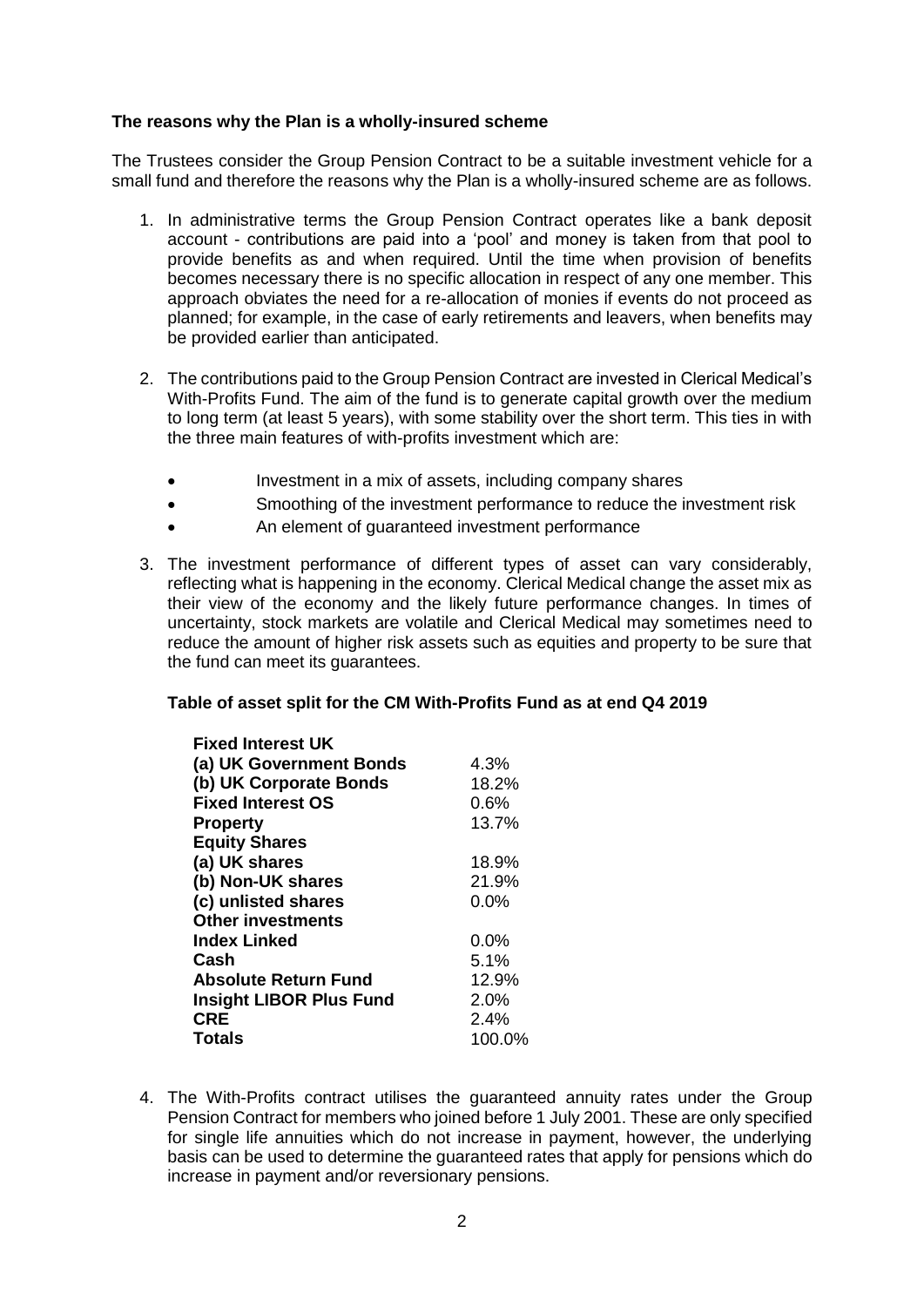For the Plan, the applicable rate of increases for pensions in payment is 5% per annum. lncluded in the table below for comparison are the annuity rates both for pensions which do not increase and for those which increase at 5% per annum. The single life annuity rates are expressed as the amount of pension that would be purchased for £100, whilst, the reversionary factors are the cost of securing £1 of reversionary pension. All figures shown are for members retiring at age 65 at 1 July 2020, and are referred to as current annuity rates (CAR). These guaranteed annuity rates (GARs) are very attractive for securing the annuities of members as they reach retirement:

|        |                     | <b>GARs</b> |       | <b>CARs</b> |       |
|--------|---------------------|-------------|-------|-------------|-------|
|        |                     | 0%          | 5%pa  | 0%          | 5%pa  |
|        |                     | <b>Not</b>  |       |             |       |
|        | <b>Annuity Rate</b> | Required    | 4.23  | 4.48        | 2.14  |
|        | Reversionary        | <b>Not</b>  |       |             |       |
| Male   | Factor              | Required    | 13.74 | 7.27        | 27.14 |
|        |                     | <b>Not</b>  |       |             |       |
|        | <b>Annuity Rate</b> | Required    | 3.54  | 4.04        | 1.84  |
|        | Reversionary        | <b>Not</b>  |       |             |       |
| Female | Factor              | Required    | 3.12  | 1.97        | 6.03  |

- 5. Clerical Medical are regulated by the Prudential Regulation Authority and the Financial Conduct Authority (FCA) and are covered by the Financial Services Compensation Scheme.
- 6. Although not strictly an investment issue, the Trustees are able to take advantage at a competitive price of Clerical Medical's bundled services for administration, investment and actuarial services by using the With-Profits contract. Clerical Medical's administrative, actuarial and investment expenses are not charged for explicitly, but are allowed for in the yield payable. The yield under the Group Pension Contract is paid in the form of a declared rate of interest, which is applied to the amount that stands to the credit of the contract. The yield does not follow immediate fluctuations in the stock market but emerges in a steady manner to reflect the long-term performance of the investments. The amount available on surrender of the contract will depend on market conditions at the time and the amount, if any, being distributed from the excess assets of the estate of the With-Profits Fund and may be higher or lower than the face value of the contract.
- 7. Clerical Medical are committed to being responsible investors on behalf of their customers, whether through the investments they make directly, the mandates they have in place with their Fund Managers or through their position as an asset owner. They have a strong emphasis not only on governance within their own company but also on fund governance and this influences their assessment of Fund Managers and Investment Partners. Most importantly, they recognise that their role is to keep people's money safe and deliver good retirement outcomes. Members need to know that material financial risks and opportunities linked to environmental, social and governance issues have been addressed.

Clerical Medical are committed to developing a better understanding of Sustainable Investment so that customers can make informed choices that may help secure a future worth living in. However, their customers are clear that whilst they should adapt